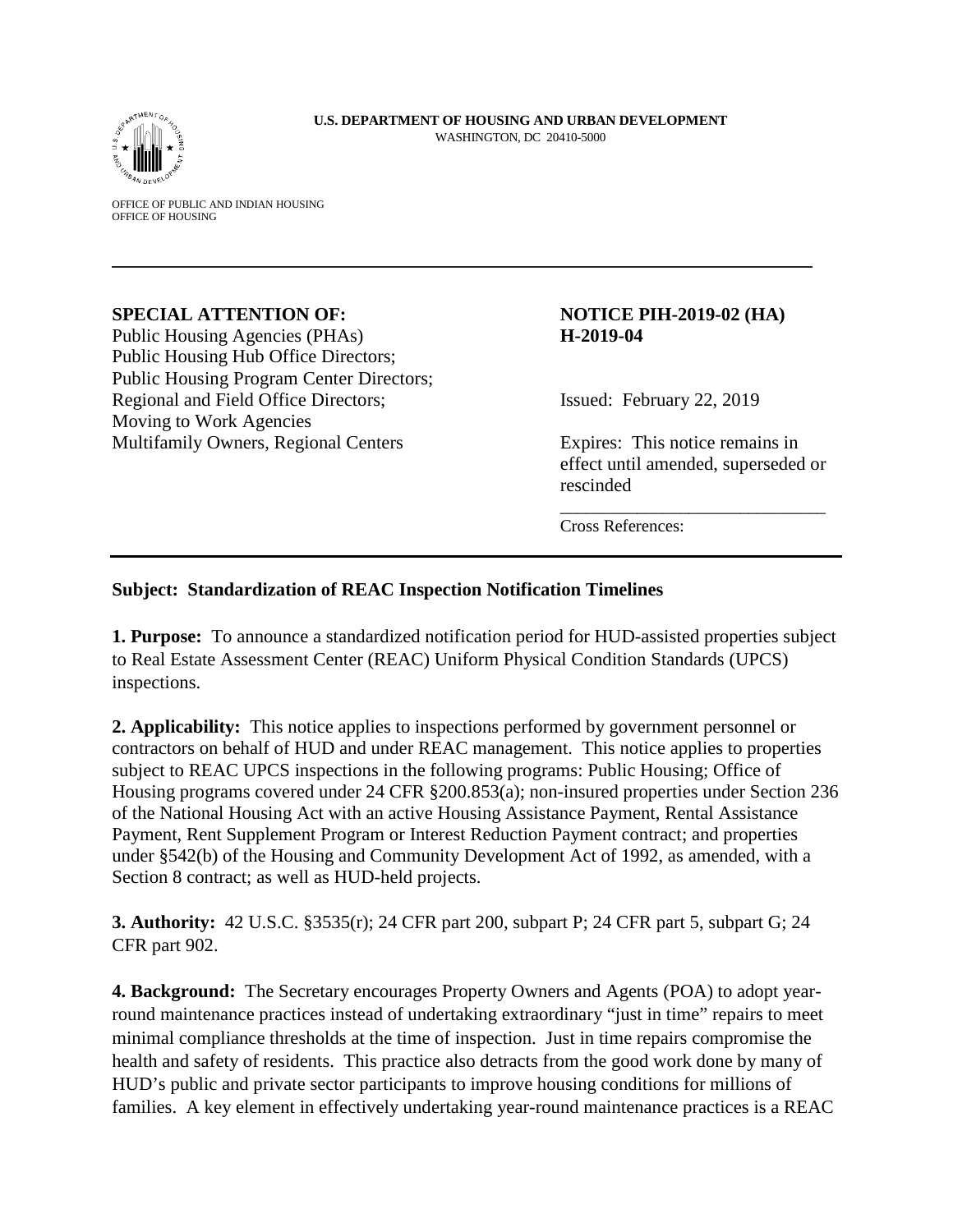inspection that is completed with minimal lead time from notification to execution. It is preferable for there to be only a brief interval between the inspection notice and the actual inspection. A brief time window is likely to result in an inspection that more accurately reflects the housing conditions and operations the POA maintains year-round.

**5. Effective Date:** This notice will be effective 30 days after publication except in instances where inspections were previously procured under a Period of Performance (PoP) that extends beyond the effective date of this policy. In those cases, inspection notifications will be issued in accordance with previous guidance and those established PoPs.

**6. Policy:** Beginning 30 days after publication of this notice, HUD employees and contract inspectors acting on behalf of HUD shall provide to POAs 14 calendar days of notification prior to a REAC inspection. Any inspections that would fall on a federal holiday will be scheduled for the next business day. To reduce any opportunity for the disclosure of inspection schedules, government personnel, contractors, independent inspectors, and anyone else who may have access to schedules and other information<sup>1</sup> will not prematurely release that information to POAs.

The following provisions will apply to any POA subject to this notice who refuses to undergo an inspection:

- If a POA declines to accept an inspection at the time of initial notification, a presumptive score of "0" (zero) will be recorded but held in abeyance pending the outcome of a second attempt to schedule the inspection.
- If a POA cancels or refuses entry for an inspection scheduled during the initial notification, a presumptive score of "0" (zero) will be recorded but held in abeyance pending the outcome of a second attempt to schedule the inspection.
- If the second attempt results in a successfully completed inspection within seven calendar days of the initial scheduled date, the resulting inspection score shall be recorded.
- If the second attempt does not result in a successfully completed inspection within seven calendar days of the initial scheduled date due to the fault of the POA, the resulting score shall be recorded as "0" (zero) and the POA may be subject to any and all penalties and remedies established through statute, regulation, sub-regulatory policy, grant agreement, or contract.

The following clarifications and limitations apply:

• This policy does not cancel or supersede guidance for inspections procured prior to the effective date of this notice. In these cases, inspectors will follow previous guidance and PoPs issued at the time of procurement.

<sup>&</sup>lt;sup>1</sup> This includes information (e.g., travel itineraries provided to POAs; inadvertent references to schedules in email or phone calls) that alone or when combined can reveal inspection schedules.